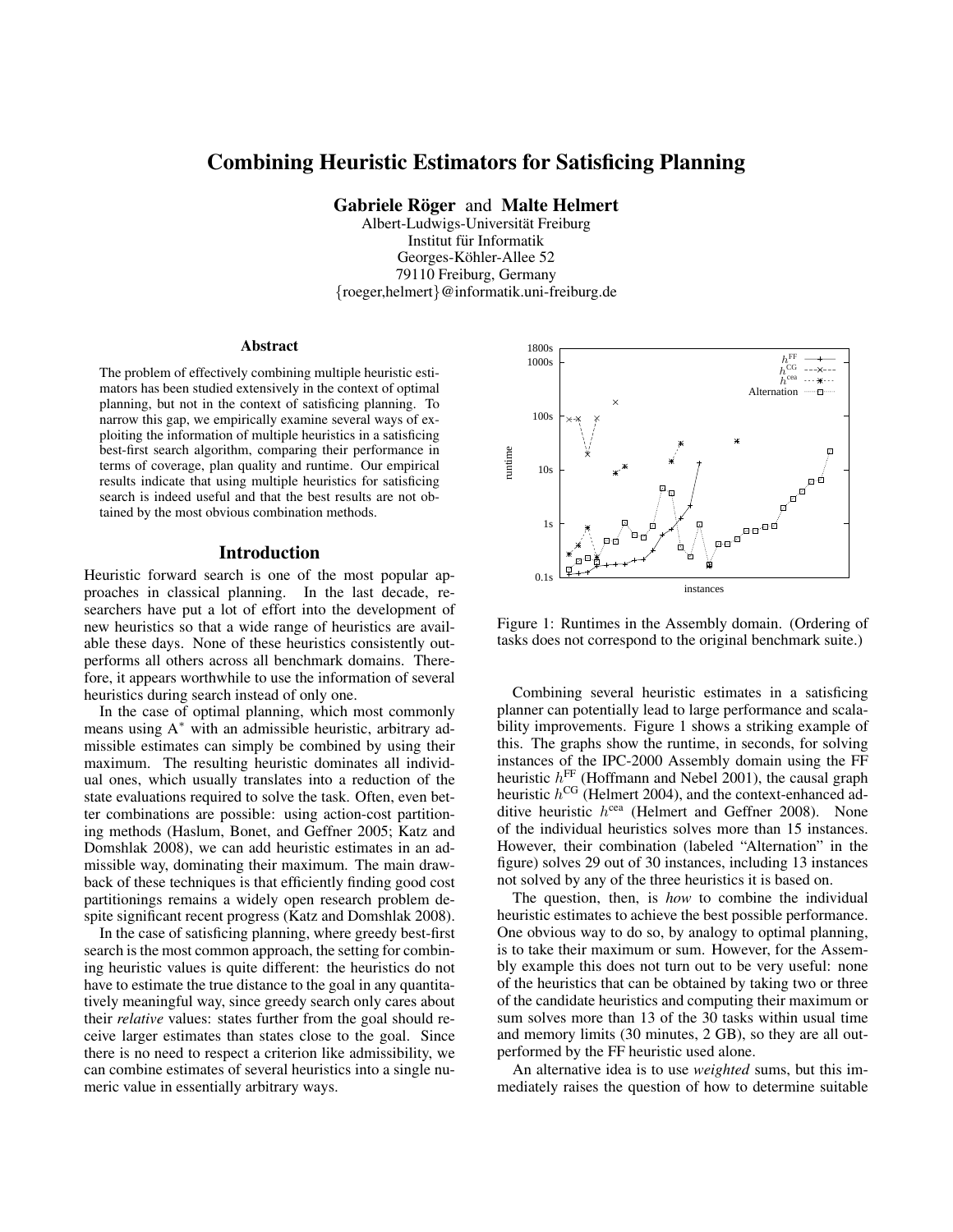```
open := new open-listopen.insert(sinit)
closed := \emptysetwhile not open.empty():
    s = open.remove-best()
    if s \notin closed:
        closed := closed \cup \{s\}if is-goal(s):
            return extract-solution(s)
        for each s' \in \text{succ}(s):
            if not is-dead-end(s'):
                open.insert(s')return unsolvable
```
Figure 2: Greedy best-first search (with duplicate detection).

weights. In the given domain, we experimented with all 33 combinations of the form  $h(s) = p \cdot h_1(s) + (1-p)h_2(s)$ where  $p \in \{0, 0.1, 0.2, ..., 1.0\}$  and  $h_1$  and  $h_2$  are two heuristics from the given set. None of these combinations improves over the basic FF heuristic. It might be the case that better results could be obtained by using weighted sums of all three heuristics, but then the space of possible weights quickly explodes combinatorially.

So clearly, there are cases where maximization or summation is not the best way of combining heuristic estimates for satisficing planning. Indeed, in Fig. 1, the *Alternation* method, described later in this paper, is vastly superior. In the rest of the paper, we describe several methods for combining heuristic estimates and compare them experimentally.

# Greedy Search with Multiple Heuristics

All search methods presented in this paper are variations of greedy-best first search (Pearl 1984), differing only in the choice of which state to expand next. Greedy bestfirst search is a well-known algorithm, so we only present it briefly to introduce some terminology (Fig. 2).

Starting from the initial state, the algorithm expands states until it has found a path to a goal state or until it has completely explored the state space. *Expanding* a state means generating its successors and adding them to the *open list*. The open list plays a very important role because its remove-best operation determines the order in which states are expanded. In single-heuristic search, it is usually simply a min-heap ordered by  $s \mapsto h(s)$ , where s is a search state and  $h : s \to \mathbb{N}_0 \cup \{\infty\}$  estimates the length of the shortest path from s to any goal state. Hence, states with a low estimate are expanded first. If states share the same estimate, they are usually ordered according to the FIFO principle.

This paper deals with the question of how to use the estimates of multiple heuristics  $h_1, \ldots, h_n$  within this algorithm. In principle, the methods we present only differ in which states are selected by the *remove-best* operation.

We can see the open list as a collection of *buckets* (Fig. 3), each associated with an estimation vector  $(e_1, \ldots, e_n)$  and containing all open states s with  $(h_1(s), \ldots, h_n(s)) =$  $(e_1, \ldots, e_n)$ . (We assume that is-dead-end(s) evaluates to true iff any of the heuristic estimators regards s as a dead end



Figure 3: Buckets of an open list with heuristics  $h_1$  and  $h_2$ . The symbols within some of the buckets are explained later.

by mapping it to  $\infty$ , so estimates  $e_i$  of states in the open list are always finite.) All combination approaches we present can be understood as first selecting a *bucket* to expand a state from, and then picking a state from this bucket according to the FIFO principle. Hence, an approach can be largely characterized in terms of its *candidate buckets*, i. e., the buckets that are possible candidates for expansion at each step.

For example, the candidate buckets for the *maximum* method are exactly those where  $\max\{e_1, \ldots, e_n\}$  is minimized. In Fig. 3, this means that either the bucket with estimation vector  $(4, 2)$  or the bucket with estimation vector  $(4, 4)$  is chosen. Which of these buckets is actually selected again depends on FIFO tie-breaking: the bucket with the "oldest" state is given preference. Of course, an actual implementation of the method should not maintain separate buckets for each estimation vector, but rather use a onedimensional vector of buckets indexed by max  $\{e_1, \ldots, e_n\}$ .

# Maximum and Sum

The first combination methods we discuss are the already mentioned *maximum* and *sum* approaches. The candidate buckets for the maximum approach are those which minimize  $\max\{e_1,\ldots,e_n\}$ , and the candidate buckets for the sum approach are those which minimize  $e_1 + \cdots + e_n$ . In the example of Fig. 3, these buckets are marked with an M for the maximum approach and S for the sum approach. Among all states in these buckets, the oldest one is expanded first.

The maximum and sum methods are very easy to implement: since they reduce each estimation vector to a single numeric value, a standard single-heuristic open list can be used. However, we will later see that maximum and sum are among the weakest methods for combining heuristic estimates and rarely offer a compelling advantage over using one of the component heuristics individually. One explanation for this is that they are easily misled by bad information. If one of the component heuristic provides very inaccurate values, then these inaccuracies affect every single search decision of the sum method, because each heuristic directly contributes to the final estimation. For the maximum method, *large* inaccurate values from one heuristic can completely cancel the information from all other heuristics.

Of course, one can try to balance a disproportionate in-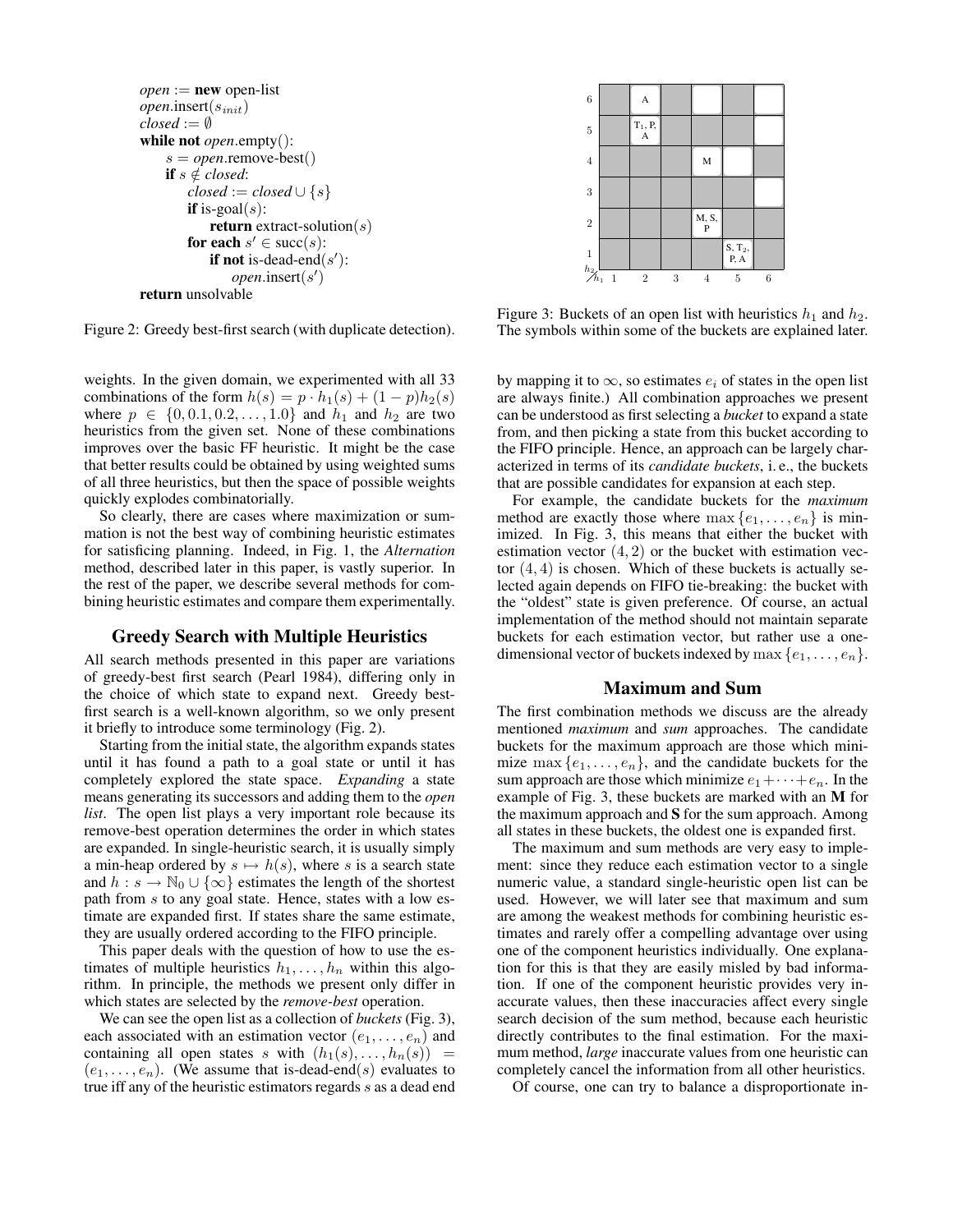fluence of a single heuristic by applying weights to the different estimates, but it is not clear how reasonable weight values can be determined automatically, or if weighting can help overcome the fundamental problems of these methods at all. One approach we experimented with is to calculate weighted sums with weights determined from the estimates of the initial state, trying to "balance" the contribution of each heuristic. However, this approach did not show any positive effect on planning benchmarks. One possible explanation for this is that such a normalization not just levels the influence of bad estimates, but also of good estimates.

Because initial experiments were discouraging and it is not clear how to assign reasonable weights, our empirical evaluation does not include the case of weighted sums. However, we do report experiments with the unweighted sum and maximum methods, which serve as baselines for the other approaches, to be introduced next.

# Tie-breaking

From our experiments with the addition and sum methods, we got the impression that aggregating the heuristic estimates into one value tends to dilute the quality and characteristics of the individual heuristics. Therefore, in the following we concentrate on methods that preserve the individual estimates. One obvious approach is to rank the heuristics and to use the less important ones only for breaking ties. The idea behind this is that the search is mainly directed by one good heuristic and only if there are several states with the same minimum estimate do we successively consult other heuristics until we have identified a single most promising state. If two states have exactly the same estimation vector, they are again expanded according to the FIFO principle.

Tie-breaking always selects a single candidate bucket. In the example of Fig. 3, this bucket is labeled as  $T_1$  for the case where  $h_1$  is the main heuristic and  $h_2$  is used to break ties, and it is labeled as  $T_2$  for the opposite case.

We considered two implementations of the tie-breaking method. One natural approach is to calculate only the main heuristic and to order the open list according to these estimates. Upon each remove-best operation, we check if several states share the same minimum estimate. Only then do we successively calculate the tie-breaking heuristics, until we have identified a single state to expand. The advantage of this approach is that a heuristic estimate for a tie-breaking heuristic is never computed if it is never needed.

However, in typical planning tasks the range of encountered heuristic values is much smaller than the size of the search frontier, and there are usually many states with the same estimate of the main heuristic. Therefore, the disadvantage of this approach is that we must perform the same tie-breaking calculations again and again, which is costly even if heuristic values are cached after their first computation. While additional data structures may reduce the effort of these recomputations, this causes overhead, and it is not clear if it is worth the additional implementation complexity.

For this reason, we use a different implementation of tiebreaking: for each state inserted into the open list, we calculate the estimates of all heuristics and directly sort it to the

appropriate position. With this approach, we can again implement the open list as a min-heap, ordering states lexicographically by their estimate vector. Our experimental data suggests that the cost of always computing all heuristics is not problematic at least in the cases we consider. (One important mitigating factor is that in our case, the main heuristic is more computationally intensive than the tie-breaking heuristics and hence tends to dominate overall runtime.)

Note that both implementations differ only in the time that is needed for inserting and removing states from the open list and in the space requirements for the open list data structure, but behave equivalently in all other aspects. In particular, there is no difference in the number of expanded states.

A major drawback of tie-breaking is that we have to define a ranking of the heuristics. For our experiments, we decided to order the heuristics according to their (empirical) quality in single-heuristic search. It is apparent that combining multiple heuristics via tie-breaking does not fully exploit the available information: we only use the additional estimates if the main heuristic does not distinguish two states. If it does, even if it performs very badly, we ignore the estimates of the additional heuristics. Hence, the approach is clearly not robust against bad estimates of the main heuristic.

Finally, we note that unlike the previous approaches, tiebreaking is unaffected by changing the "scale" of the component heuristics. Increasing estimates by an additive or multiplicative constant or applying any other strictly increasing transformation to a heuristic function does not affect the choices of the tie-breaking method. We see this as a strength rather than a weakness because it offers a certain robustness against systematic errors in heuristic estimates.

## Selecting from the Pareto Set

We now present a method that, like tie-breaking, is robust to transformations of heuristic estimates, but does not require us to arbitrarily favour one heuristic over another. Such a method can be derived from the concept of Pareto optimality that is well-known in economics and game theory. Pareto optimality has been successfully applied in multi-objective search (Stewart and White 1991), where the goal is finding a state that is good in terms of multiple objectives whose measures cannot be meaningfully compared.

In order to introduce this method, we need to define the notion of *dominance*. We say that a state s *dominates* a state  $s'$  if all heuristics consider s at least as promising as  $s'$  and there is at least one heuristic that strictly prefers  $\overline{s}$  over  $\overline{s}'$ .

**Definition 1.** A state s dominates a state s', written  $s < s'$ , with respect to heuristics  $h_1, \ldots, h_n$  if  $h_i(s) \leq h_i(s')$  for all  $i \in \{1, \ldots, n\}$  and  $h_i(s) < h_i(s')$  for at least one heuristic.

It is reasonable to require that if state  $s$  dominates  $s'$ , then  $s$  should be expanded before  $s'$ . Hence, we are interested in the Pareto set of nondominated states, defined as

$$
n\text{ondom} \stackrel{\text{def}}{=} \{ s \in open \mid \nexists s' \in open \text{ with } s' < s \}.
$$

In the Pareto approach, the candidate buckets are exactly those buckets whose states belong to nondom. In the example in Fig. 3, these buckets are labeled with P. We see that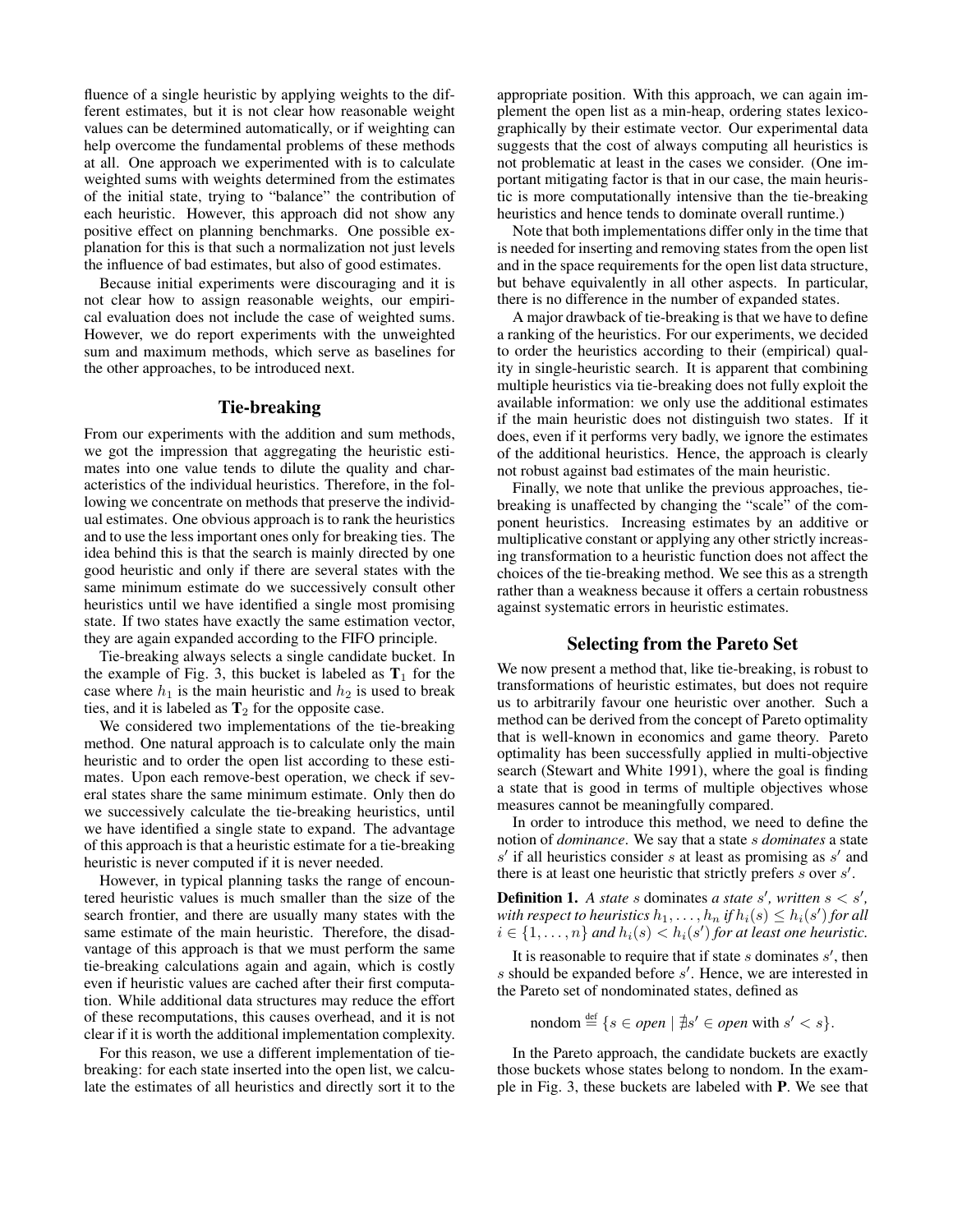the set includes many of the candidate buckets of the previous approaches, but not all of them. In particular, bucket (4, 4) which is a candidate for the maximization approach is not Pareto-optimal because it is dominated by (4, 2).

We experimented with two variants of the Pareto approach. Both variants first randomly select one of the candidate buckets and then expand the oldest state in that bucket. The two variants differ in how the random choice of buckets is performed: in the *uniform* approach, each candidate bucket is chosen with equal probability, while in the *weighted* approach each candidate bucket is chosen with probability proportional to the number of states it contains.

Note that all previous combination methods define a total preorder on the states. This is somewhat restricting because estimate vectors where neither dominates the other cannot always be reasonably compared. However, algorithmically it is very useful because it allows implementing the open list as a min-heap. This is not possible in the Pareto approach because the preorder is not total. For example, in a given situation the nondominated buckets might have associated estimate vectors of  $(2, 4, 4)$  and  $(4, 4, 2)$ , so that the oldest states with these heuristic profiles, say  $s_1$  and  $s_2$ , are candidates for expansion. Now assume that we insert a new state with heuristic profile  $(2, 4, 3)$ . This new states dominates  $s_1$  but not  $s_2$ , so one of the previously "best" states remains a candidate for expansions, while another does not. Such effects complicate the open list implementation for the Pareto approach, and therefore this approach can carry a much larger search overhead than the others. Moreover, this overhead quickly increases with the number of heuristic estimators.

On the positive side, the Pareto method has none of the disadvantages of the previous approaches: we neither have to aggregate estimates in an unrobust way, nor do we have to fix a magic order of the heuristics. Instead, we use all available ordering information, and whenever we prefer a state over another one, we can theoretically justify this decision.

#### Alternation

Like the Pareto method, the final approach we present avoids aggregating the individual heuristic estimates and makes equal use of all heuristics. It was originally proposed by Helmert (2004; 2006) under the name *multi-heuristic bestfirst search*. In the context of this paper, this name could equally well be applied to the other combination methods, so we use the term *alternation* to refer to this method here.

The *alternation* method gets its name because it alternates between heuristics across search iterations. The first time a state is expanded, it selects the oldest state minimizing  $h_1$ . On the next iteration, it selects the oldest state minimizing  $h<sub>2</sub>$ , and so on, until all heuristics have been used. At this point, the process repeats from  $h_1$ . The candidate buckets for the alternation method are those whose estimate vectors minimize at least one component (labeled with A in Fig. 3).

The alternation method is built on the assumption that different heuristics might be useful in different parts of the search space, so each heuristic gets a fair chance to expand the state it considers most promising. One heuristic might provide good guidance in one part of the search space, but be weak in another. A second heuristic might have its strong and weak areas distributed differently in the search space. By alternating between the heuristics, it is always possible to escape a plateau as long as at least one heuristic can give good guidance. There are two important differences between alternation and the Pareto approach:

- Alternation only expands states that are considered *most promising* by some heuristic. The Pareto approach can also expand states which offer a good *trade-off* between the different heuristics, such as bucket  $(4, 2)$  in Fig. 3.
- For states that *are* most promising to the currently used heuristic, the alternation method completely ignores all other heuristic estimates. The Pareto approach also attempts to optimize the other heuristics in such situations. For example, it would not consider bucket (2, 6) in Fig. 3 because it is dominated by bucket  $(2, 5)$ .

Alternation can be efficiently implemented by maintaining a set of min-heaps, one ordered by each heuristic. The approach has been used by several successful planners, including Fast Downward (Helmert 2006), using the causal graph and FF heuristics, and LAMA (Richter, Helmert, and Westphal 2008), using the FF and landmark heuristics.

#### Experimental Results

We now turn to the central questions of this paper: is the use of multiple heuristics for satisficing best-first search actually useful for typical benchmarks? And if so, which combination method performs best? To answer these questions, we conducted experiments with all planning tasks from the first five international planning competitions, IPC 1–5. We report results on coverage (number of solved instances), solution quality, speed, and heuristic guidance (number of state expansions). We consider three different heuristic estimators:

- $h^{\text{FF}}$ : the FF heuristic (Hoffmann and Nebel 2001),
- $h^{\text{CG}}$ : the causal graph heuristic (Helmert 2006), and
- $\bullet$   $h^{\text{cea}}$ : the context-enhanced additive heuristic (Helmert and Geffner 2008).

We evaluate each approach on all two- and three-element subsets of these heuristics. For the tie-breaking approach we fixed the ranking of the heuristics as  $h^{\text{cea}} \succ \bar{h}^{\text{FF}} \succ h^{\text{CG}}$  (so h<sup>cea</sup> is given the highest priority) based on the coverage these heuristics achieve on the benchmark set in single-heuristic search. For the Pareto method we only report results for the *weighted* approach, because it performs slightly better than the uniform approach and the difference between these variants is low compared to the difference to other methods.

Our implementation is based on the Fast Downward planning system (Helmert 2006), whose greedy-best first search algorithm (with deferred evaluation) we extended with implementations of the different combination approaches. As we are interested in measuring the impact of heuristic combinations, not other search enhancements, we did not use the preferred operator information provided by the heuristics. All experiments were conducted on 2.66 GHz Intel Xeon CPUs with a 30 minute timeout and a 2 GB memory limit.

We first present the overall results, shown in Table 1. The table reports scores according to four metrics: coverage, (solution) quality, speed, and (heuristic) guidance. All scores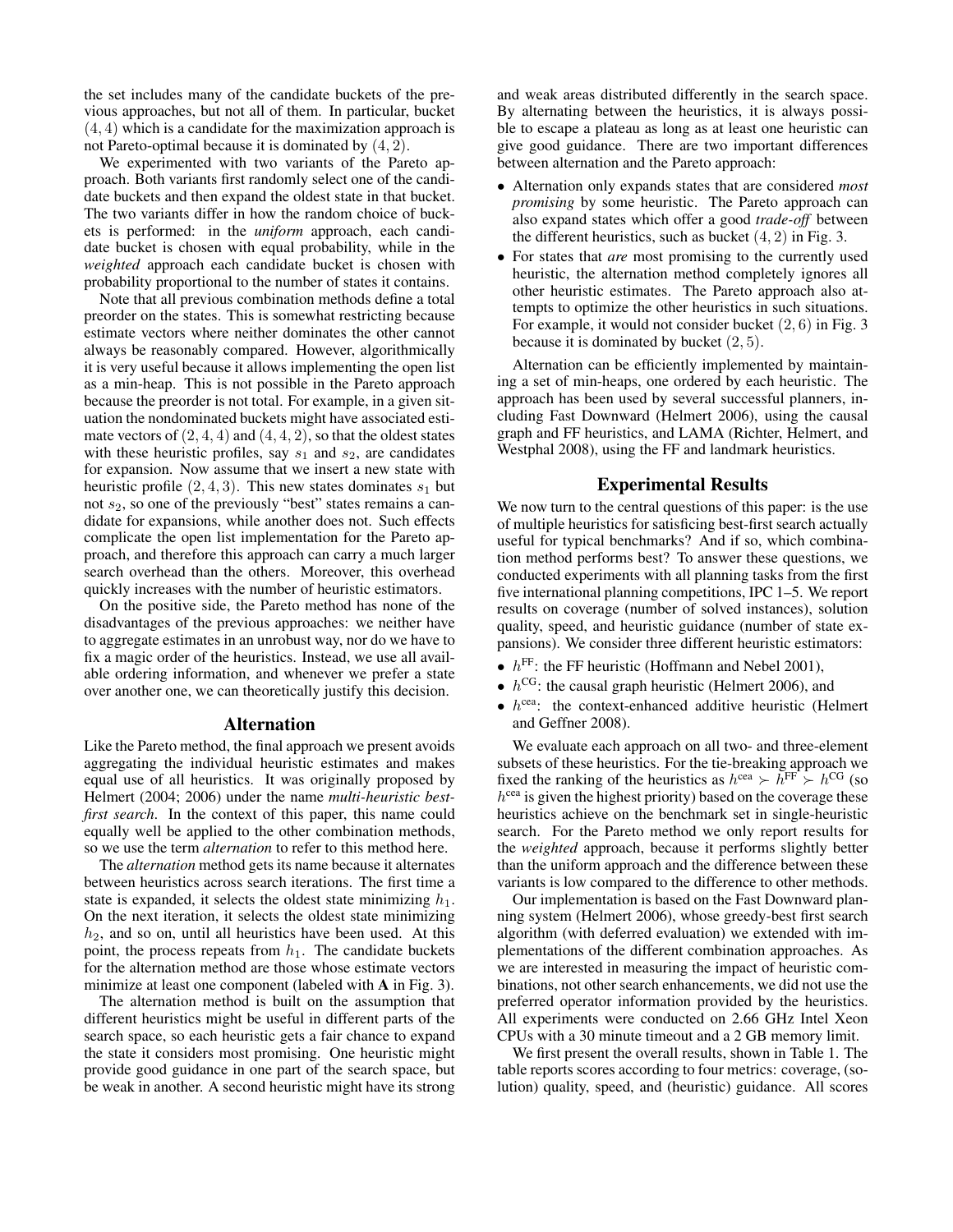|                                                | Coverage | <b>Quality</b> |          | <b>Speed Guidance</b> |  |
|------------------------------------------------|----------|----------------|----------|-----------------------|--|
| $h^{\overline{\text{FF}}}$                     | 73.57    | 70.03          | 67.14    | 53.50                 |  |
| $h^{\text{CG}}$                                | 70.92    | 64.21          | 63.82    | 49.46                 |  |
| $h^{\rm cea}$                                  | 74.69    | 68.45          | 66.49    | 54.80                 |  |
| $h^{\text{FF}}, h^{\text{CG}}$                 |          |                |          |                       |  |
| Maximum                                        | $*75.11$ | 69.00          | 66.45    | $*54.77$              |  |
| Sum                                            | $*74.28$ | 65.72          | 66.29    | $*54.64$              |  |
| Tie-breaking                                   | 73.30    | 64.43          | 65.51    | $*54.35$              |  |
| Pareto                                         | $*75.20$ | 66.21          | $*67.33$ | $*56.35$              |  |
| Alternation                                    | *78.64   | $*72.35$       | $*69.86$ | $*57.87$              |  |
| $h^{\text{FF}}$ , $h^{\text{cea}}$             |          |                |          |                       |  |
| Maximum                                        | 74.04    | 68.03          | 63.92    | 53.71                 |  |
| Sum                                            | 74.04    | 66.66          | 65.62    | $*55.14$              |  |
| Tie-breaking                                   | 73.32    | 65.87          | 64.98    | 54.54                 |  |
| Pareto                                         | $*76.01$ | 68.87          | $*67.96$ | $*58.31$              |  |
| Alternation                                    | $*77.72$ | $*73.18$       | $*69.67$ | $*58.95$              |  |
| $h^{\text{CG}}, h^{\text{cea}}$                |          |                |          |                       |  |
| Maximum                                        | 74.27    | 67.85          | 65.14    | *54.81                |  |
| Sum                                            | $*74.93$ | 67.52          | 65.98    | $*55.12$              |  |
| Tie-breaking                                   | 73.82    | 66.61          | 65.01    | 54.63                 |  |
| Pareto                                         | $*75.02$ | 67.44          | $*66.57$ | $*56.36$              |  |
| Alternation                                    | $*75.43$ | $*69.26$       | 66.47    | $*55.82$              |  |
| $h^{\text{FF}}, h^{\text{CG}}, h^{\text{cea}}$ |          |                |          |                       |  |
| Maximum                                        | 73.96    | 67.74          | 62.96    | 53.77                 |  |
| Sum                                            | 74.08    | 65.99          | 64.82    | $*55.20$              |  |
| Tie-breaking                                   | 73.48    | 65.46          | 63.54    | 54.36                 |  |
| Pareto                                         | $*76.32$ | 68.58          | $*67.41$ | *58.84                |  |
| Alternation                                    | $*79.13$ | $*74.37$       | $*69.74$ | *59.99                |  |

Table 1: Overall result summary. The best combination method for a given set of heuristics and metric is highlighted in bold. Entries marked with a star indicate results that are better than all respective single-heuristic approaches.

are in the range  $0-100$ , where larger values indicate better performance. For each metric, the score is computed by assigning a value between 0 and 100 to each task, then averaging the scores for the tasks of each domain to compute a domain score, and finally averaging the domain scores to compute an overall score. Unsolved tasks are always scored as 0, while the score for solved tasks depends on the metric:

- Coverage: Solved tasks receive a score of 100. This metric corresponds to the probability (in percent) that the approach solves a "typical" benchmark task.
- Quality: Solved tasks receive a score of  $100 \cdot l^*/l$ , where  $l$  is the length of the generated solution and  $l^*$  is the length of the best solution generated by any of the approaches.
- Speed: Tasks solved within one second receive a score of 100, and tasks that require the full 1800 seconds receive a score of 0. Between these extremes, scores are interpolated logarithmically, so that doubling the runtime decreases the score by about 9.25.
- Guidance: Tasks solved within 100 state expansions receive a score of 100, and tasks solved with more than  $1,000,000$  expansions receive a score of 0. Between these extremes, scores are interpolated logarithmically, so that doubling expansions decreases the score by about 7.53.

We now turn to the interpretation of the results of Table 1.

**Comparison between combination approaches.** Apart from the comparison between the maximum and sum methods which perform very similarly, the results suggest a clear ranking of the different combination approaches.

Alternation generally performs best: it gives the best results in terms of coverage and quality on all four heuristic sets, and is best in terms of speed and guidance in all cases except for one where the Pareto approach is slightly better.

The Pareto approach is clearly second best, always performing better than the remaining approaches in terms of coverage, speed and guidance. In terms of quality, the maximum and sum approaches sometimes obtain better results.

Maximum and sum rank 3rd and 4th. They perform very similarly to each other in terms of coverage, with no clear winner. In terms of quality, maximum performs better than sum; in terms of speed and guidance, the opposite is true.

Tie-breaking clearly ranks last. It always performs worst according to all metrics except for two cases where it outperforms the maximum method in terms of speed and guidance.

Comparison on commonly solved tasks. It is worth noting that planners which solve many tasks also profit for metrics other than coverage, because unsolved tasks are scored as 0. We believe this to be fair: a planner that solves a task within 30 minutes can be rightfully considered faster than one which times out. Hence, a better speed score is justified.

Still, it is interesting to also consider the quality, speed and guidance metrics on the subset of benchmarks solved by all configurations. While we cannot provide details for space reasons, we point out that the ranking of approaches remains the same, although the gaps become narrower. Alternation remains best, Pareto second-best and tie-breaking worst for all metrics. This ordering is only broken for the quality metric, where the maximum approach scores higher than Pareto (a trend that already exists in Table 1).

Comparison to single-heuristic methods. Another clear outcome of the experiment is that using multiple heuristics can give significant benefits, especially with the alternation method. For any set of heuristics and any of the four metrics, the alternation method improves the performance over the best single heuristic from the set, with only one small exception (speed for the combination of  $h^{\text{CG}}$  and  $h^{\text{cea}}$ ).

Indeed, adding more heuristics is almost universally a good idea for the alternation method in our experiment. There are nine ways to choose a single heuristic or twoheuristic set and a new heuristic to add, and there are four metrics to measure. In 34 of these 36 cases, the *marginal* contribution of adding the new heuristic is positive.

For the Pareto method, the advantage over single-heuristic search is less pronounced, but we believe that the method still offers improvements. While it consistently leads to better results in terms of coverage, speed and guidance, its results in terms of quality are worse than those of the best individual heuristics. The best configuration, as for the alternation approach, is again the one that uses all three heuristics.

For the maximum and sum methods, it is hard to argue that they offer any compelling advantage over singleheuristic search, and the tie-breaking method is clearly not worth using according to our data. It consistently performs